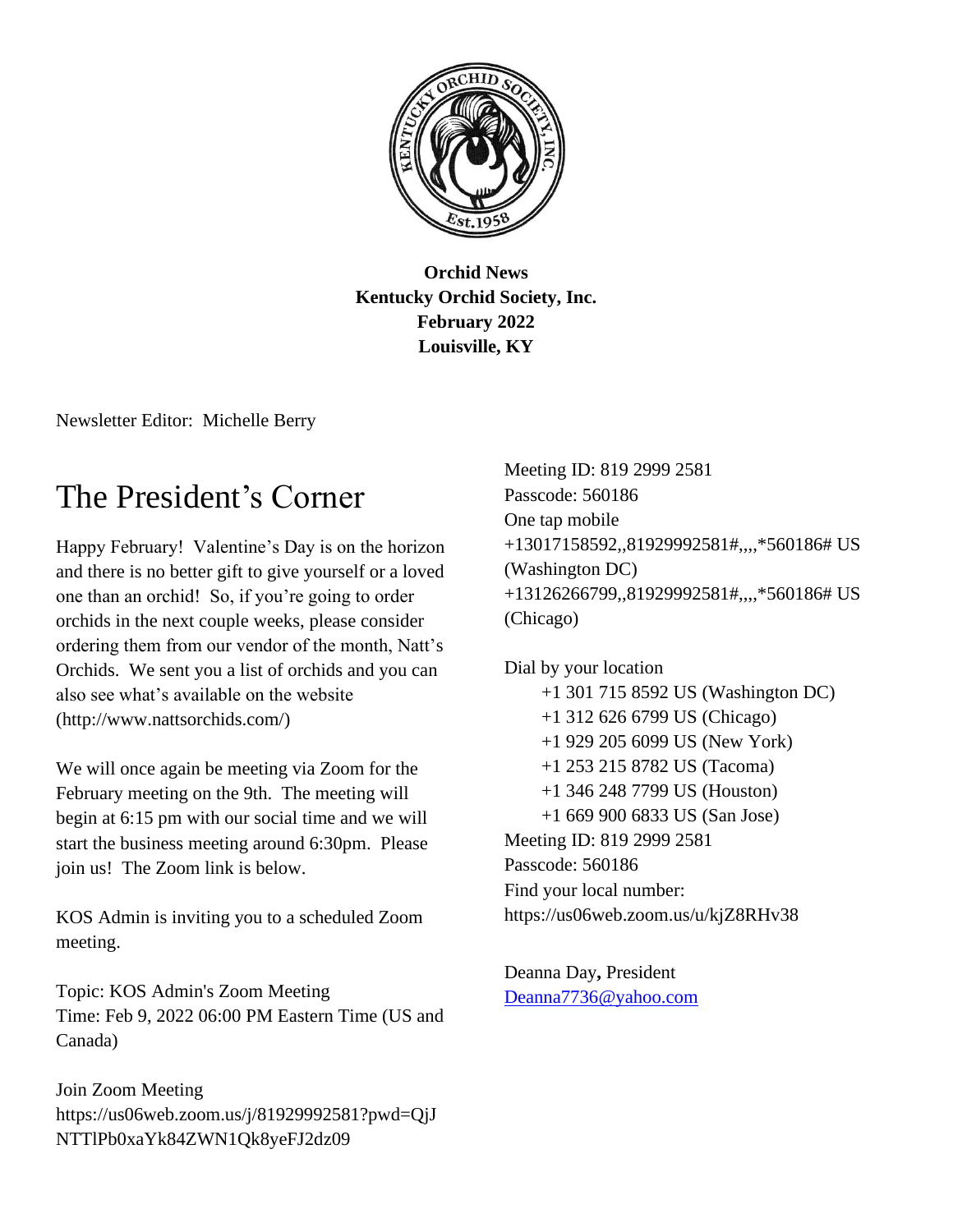## The Vice President's Corner

From the Vice President:

February is the month of love and flowers. Traditionally the flowers were and still are in many cases roses, red roses. However, we orchid lovers will take orchids any day! Happy Valentine!

A lot of activity is going on in most greenhouses if what is happening in mine is any indication. Quite a few of the lady slippers are putting on a show, helped by some Cattleya, Ludisia, Oerstedella, Maxillaria and Cattleya crosses. Of course, we cannot forget the orchid companions, the bromeliads, some of which are competing with their own flower display.

For this month we will again share a speaker with MVOS. Manny Aybar, who talked last year about orchids from The Dominican Republic will now talk about Tolumnias which are endemic there. I expect his talk to be different of Edgar Stehli's, after all Tolumnias grow there naturally. Link will be sent later.

These are still challenging times for orchid societies, should we meet in person or still wait? This time of the year adds the weather factor for speakers to travel and transport their orchids to sell. Hence, I reach out to all of you to help with suggestions for speakers, in particular, some of you who may want to show and talk about your orchid growing set up, orchid travel experiences you had, orchid information to present at one of our future meetings while we are in 'covid limbo'?

Our March meeting is not decided yet, MVOS is going for an in-person meeting with a local orchid grower (Jim France will be speaking about Paphiopedilum and Phragmipedium growing).

There are interesting American Orchid Society webinars that we can access because of our society's membership, would that be of interest to view/listen to while we still cannot meet in-person?

See you in February and enjoy the Valentine chocolates you hopefully will receive!

Anne-Marie Blancquaert

[ambblancquaert@frontier.com](mailto:ambblancquaert@frontier.com)

Following the February KOS business meeting, we will virtually join MVOS on Zoom for a presentation by Manny Aybar. The meeting link and introduction is below:

Wednesday February 9th, 2021 7:00 PM Social and Culture Questions 6:30 PM

Zoom Meeting Speaker: Manny Aybar Topic: Tolumnia

Manuel Aybar works in the Technology Industry. He is originally from the Dominican Republic (A grower's paradise, as he describes it). He has been growing orchids for approximately 26 years. The genus that got him started was Dendrobium in which he specializes (phalaenopsis-type).

He has been a member of the American Orchid Society since 1997 and the Greater North Texas Orchid Society since 2000. Manuel Aybar is an Accredited Judge of the American Orchid Society Judging program, and serves currently as a Chair for the AOS Dallas Judging Center. His current research includes the orchids of the Dominican Republic, for which he has gone in numerous orchid collecting trips back to his home country. He has been extensively involved in the judging of many shows around the US, including the Miami International Orchid Show and most of the southwest region (SWROGA) shows (New Orleans OS, Baton Rouge OS, Shreveport OS, Greater North Texas OS, Fort Worth OS, Oklahoma OS, and Arkansas). He has also served as an international judge for Orchid Shows in Taiwan (TOGA 2010, 2011, 2013, 2015, 2016), Peru, Costa Rica, Colombia, as well as the World Orchid Conference in Miami (2008), Singapore (2011), South Africa (2014), Ecuador (Judging Chair-2017)

He is affiliated with the Southwest Regional Orchid Growers Association (SWROGA), and within this association he belongs to the publications committee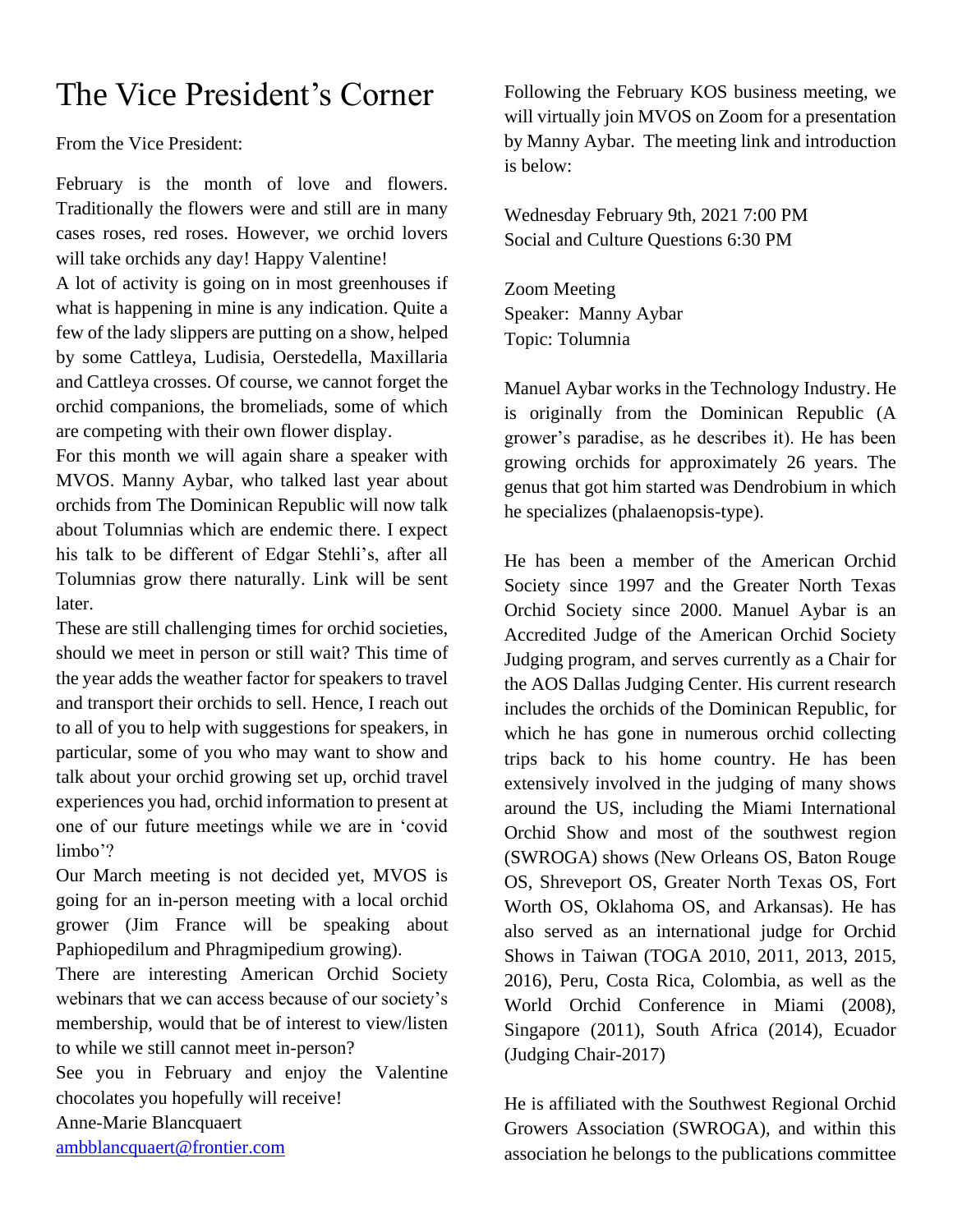and serves as the Webmaster for the organization's web site. He has given several Orchid Seminars and Potting classes at Smith and Hawkins, North Haven Gardens, and other popular gardening stores. He offered a series of orchid workshops for Range Rover, US as a part of the Land Rover Destination Tour. He is a regular lecturer for the local orchid societies and visiting speaker for societies around the country.

#### MONTHLY MEETING LOGIN INFORMATION

#### Join Zoom Meeting

[https://us02web.zoom.us/j/83682503551?pwd=U2h](https://us02web.zoom.us/j/83682503551?pwd=U2hJUHNwK2VkMTFtYUFVaHlKK1ZJQT09) [JUHNwK2VkMTFtYUFVaHlKK1ZJQT09](https://us02web.zoom.us/j/83682503551?pwd=U2hJUHNwK2VkMTFtYUFVaHlKK1ZJQT09)

Meeting ID: 836 8250 3551 Passcode: MVOS2021

### **Minutes**

#### KOS VIRTUAL MEETING MINUTES

January 12, 2022

We had 18 attendees. The minutes of the December meeting were approved and seconded as presented in the newsletter. The Treasurer's report was presented by Linda Solley-Kanipe and was approved by the membership present.

#### **Old Business:**

Dues for 2022, \$25. President Day asked that we please send a check to Linda or pay on Venmo (@KOSadmin). Dues are due by March 1, 2022. Once paid you can pick up your club project plant from Jan or Pam.

#### **New Business:**

Condolences: President Day asked to please keep Danetta Willias in your thoughts and prayers as her Mother passed away recently. J. Crafts will send a card from the club. Also, some of you may know Jordan Hawley (KY AOS judge from Lexington) who recently lost his 14 year old daughter to suicide.

2022 Show: Jan Smith and Steve Benjamin have agreed to chair the 2022 show - Thanks! Thanks to Dick and Catherine for their many years of chairing this event.

Virtual Raffles: Jan Smith will be handling our plant raffles. Thank you Jan! To participate, purchase tickets from Linda, Jan or on Venmo (@KOSadmin) - \$1 each or 6 for \$5.

Vendor of the Month: Our Vendor of the month is Natt's Orchids. We will be placing a group order as soon as we get a list of orchids and prices. I'll send out that list when I get it from Natt's and we'll compile the order. Sam Tsui was to be our vendor of the month but unfortunately he has had a mini stroke. He is recovering nicely and we will have him as our Vendor of the month soon.

Orchid Digest: President Day has sent everyone an email containing the login and password information for Orchid Digest. Please save it for your own use.

Cincinnati Show: Cincinnati will have a spring show - scheduled for the weekend of April 9-10. Their show will be held at the Sharon Woods Park location---more info to come. We need to decide if we will enter a display. Think about it and we can make a final decision next month. They have also set a date of August 26-27 for Orchid Fest.

Speakers: Sharing Speakers - MVOS and KOS often share speakers since our meetings are on the same night. MVOS brought up the fact that it only fair that we both pay a fee to the speaker since the speaker is essentially speaking to 2 societies. If we are just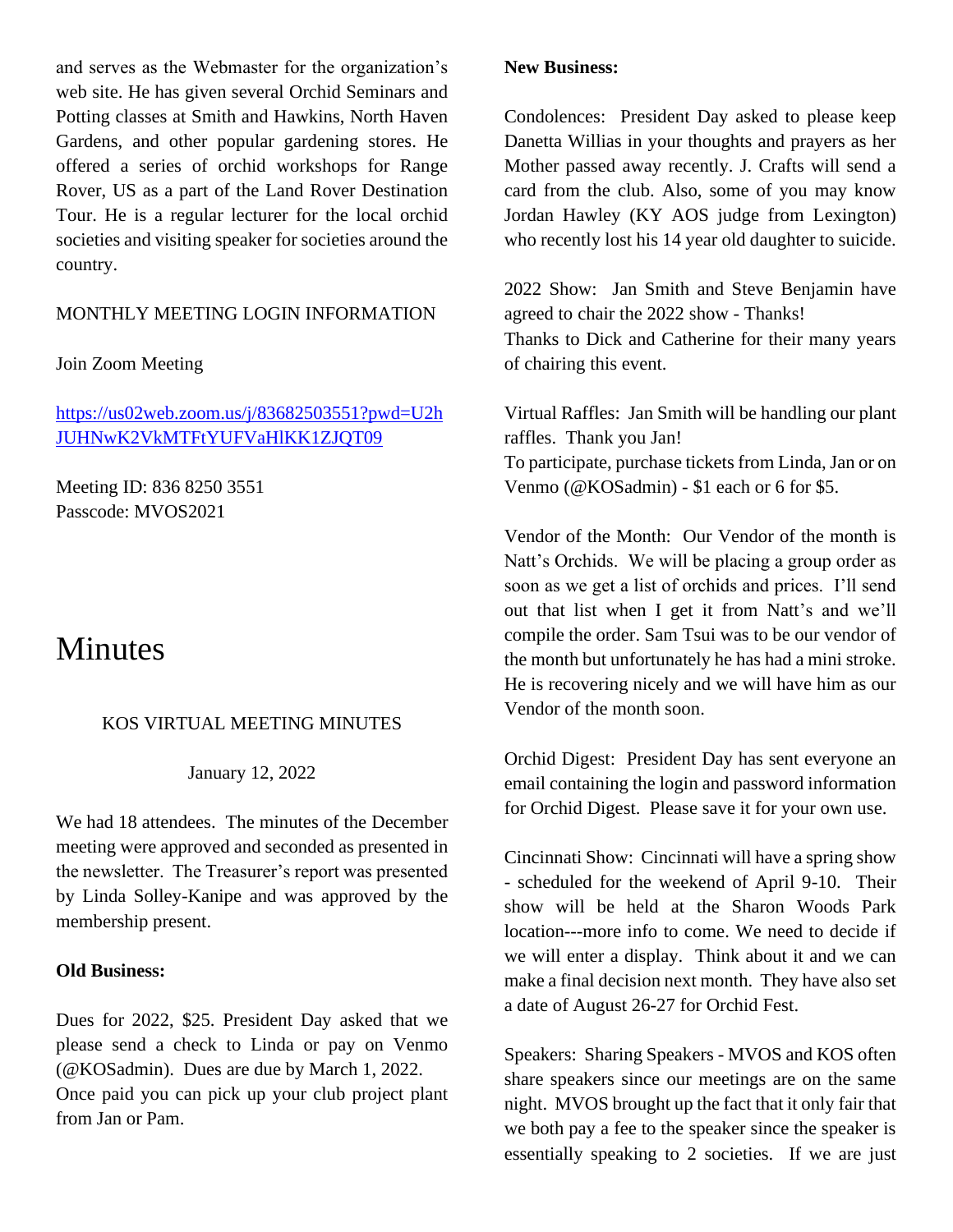invited to attend another society's meeting on a different night, then we wouldn't pay a speaker's fee but if we share the speaker we need to compensate them. This was put into a motion and the membership approved.

January Speaker: Ann Marie introduced Bill Bodei, a AOS Trustee Speaking on " Orchid Basics for the Aspiring Expert Grower." A very interesting presentation.

Show & Tell: P. LaRocco presented the winners for the month. Please view them on our Website. Thank you Pam.

Plant Raffle: 5 Winners were drawn this month. Pick up your plants at Jan Smith's House.

Visit us at our website [www.kyorchidsociety.com](http://www.kyorchidsociety.com/) or on Facebook at Kentucky Orchid Society

#### Topmiller

1 st Place - Den. Buttercup - Larry Atwell 2 nd Place - C. Valda x B. nodosa - Deanna Day

Fanelli

1 st Place - Onc. Tsuki Marguerite – Karen Bloom 2 nd Place - Ctsm. Unknown – Larry Atwell Tie 2<sup>nd</sup> Place - Ett. Volcano Trick 'Volcano Queen' – Jan Smith

#### Meeting adjourned.

Sal Locascio, Recording Secretary [sallocascio48@gmail.com](mailto:sallocascio48@gmail.com)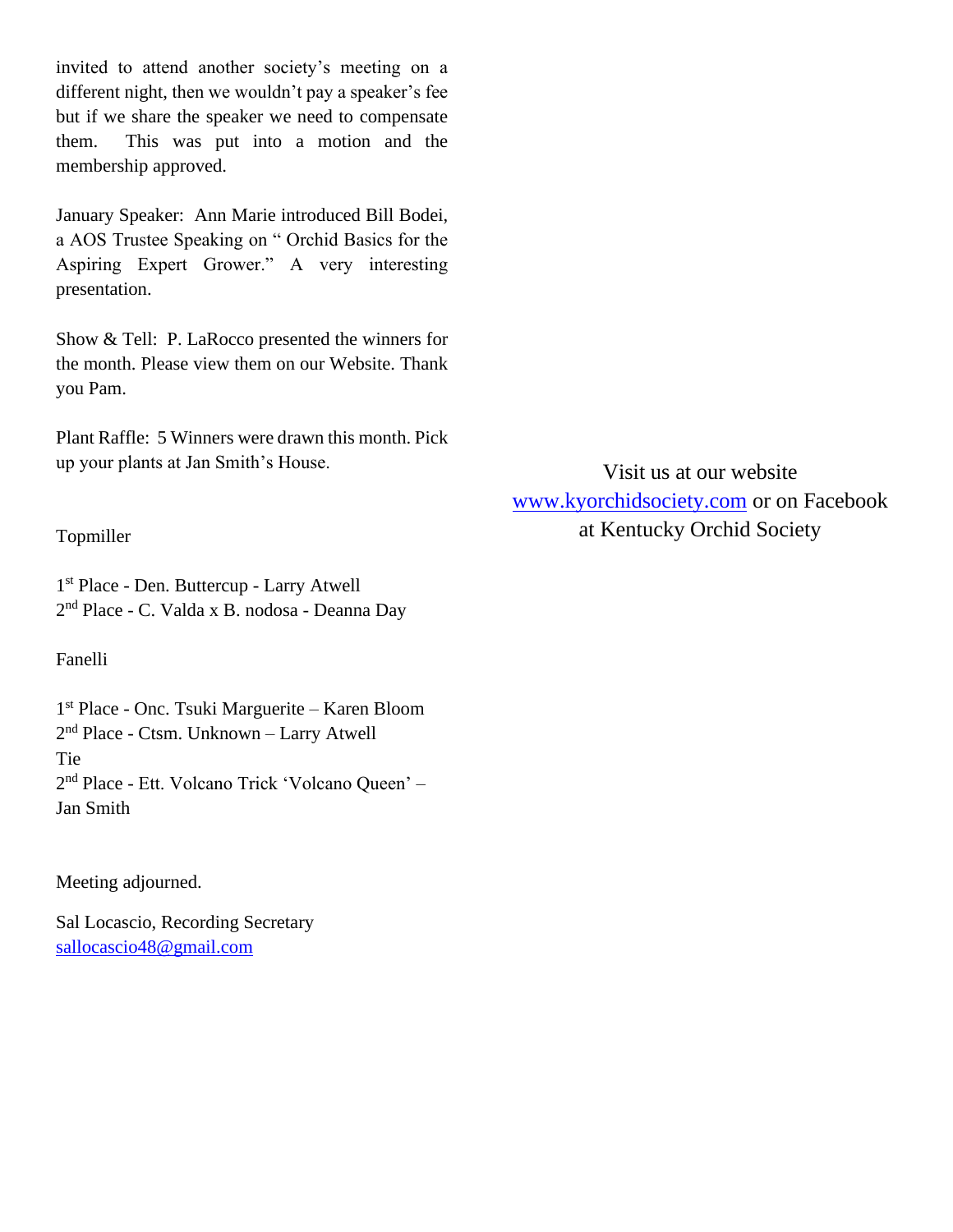# Gwen's memory lives on through her orchids!

At our KOS summer sale on 12th June 2021, I purchased a Paphiopedilum F. C. Puddle from Gwen's collection she had willed to our society. As you can see on the left picture the plant was rather small, two healthy leaves originally.





It was transplanted in Waldor medium<sup>1</sup> on the  $15<sup>th</sup>$ June and summered outside with lots of others from Gwen's collection (temporary home), until it was time to come in for the winter. All plants were treated against insects at least twice (Safari) and closely monitored for infestations. Once in the greenhouse it was placed on the lower shelf (medium light) in the middle of the greenhouse (intermediate to warm grower). Then we waited, we did not expect anything because of the small size of the plant. The beginning of December it looked like a bud was forming. Indeed, pretty soon a spike appeared which kept growing and the bud started swelling. On 4th January the flower was completely open and we were rewarded with a great looking almost white Paphiopedilum! Below is its genealogy.

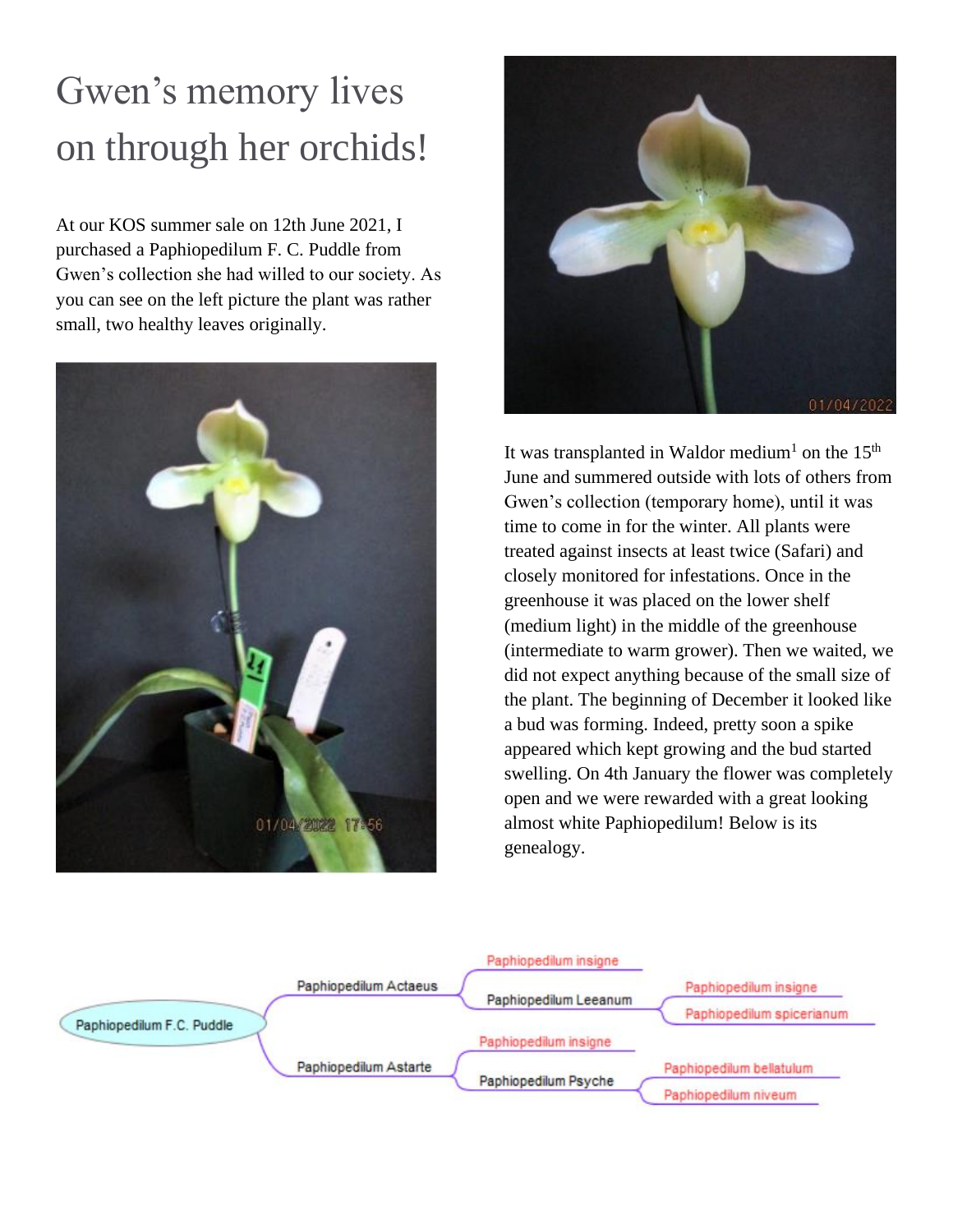The cross was registered at the Royal Horticultural Society (RHS) in 1932. Unfortunately for us, Gwen did not record when exactly she bought this orchid. She did however win first price in Cincinnati with her plant in 1992!

She documented her collection in photographs and below is a copy of the photograph of the winning plant. The plant had three spikes one of which had two flowers! Looking at her plant, there is so much potential for my little plant to grow into!



<sup>1.</sup> Waldor medium: "Fine and Medium fir bark, charcoal, sponge rock, and our secret mix of organic materials." (Is available via Amazon and Orchid Nerd)

Anne-Marie Blancquaert